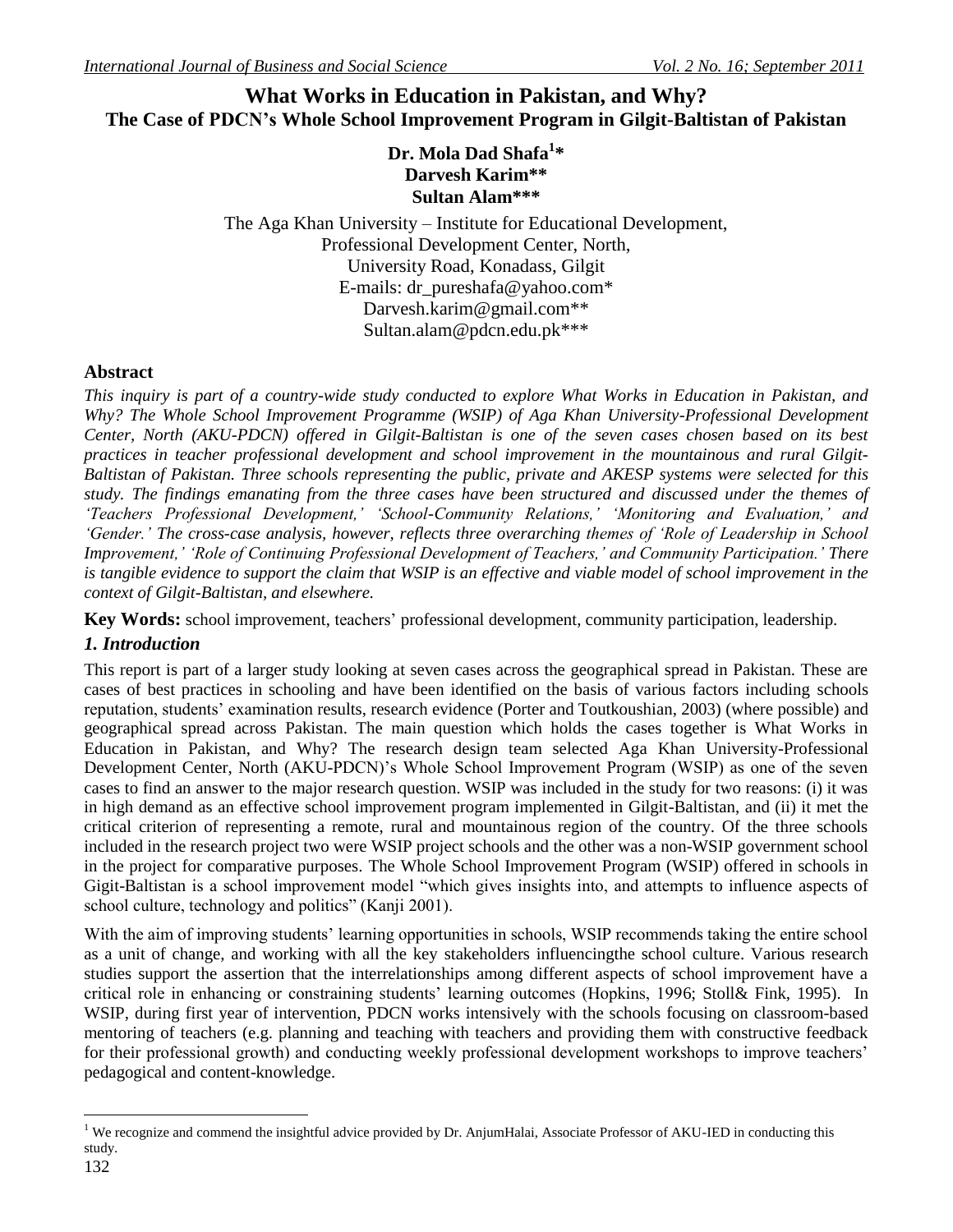Since the capacity building of various stakeholders is also an integral part of WSIP strategies to achieve the overall goal of improving students achievements, Professional Development Teachers (PDCN's faculty and the change facilitators) also work with both the school-based and the outside school communities, including students, teachers, non-teaching staff, parents and other community members, to help them understand the significance of education and realize the need of their participation in the process of school improvement. School improvement research suggests that the dual nature of school improvement must be understood for long-lasting impact; i.e. there has to be simultaneous effort on improving teachers' capacity and improving the factors related to school environment. For instance, Hargreaves (1994) contends: "There is little teacher development without school development."During the subsequent two years, PDCN provides ongoing professional support to schools. The follow-up support includes at least one monthly visit by the PDTs to see and address the issues related to institutionalization of the WSIP strategies, and assist schools in addressing the emerging school development needs. In addition, the follow-up also envisages bringing all the project school teachers together for a daylong conference during the last year of WSIP and provide schools a forum to discuss their achievements and challenges. Thus, this model reflects an integrated, holistic approach to school improvement.

Research has been conducted to study WSIP's impact as a whole or to gauge the impact of a key component (leadership) of WSIP (Shamim, 2003; Madhani, 2003). Findings of these studies have provided rich insights into the processes of school improvement, the interrelationships in the various dimensions of the programme and the factors that need to be in place to ensure sustainability of the programme. This study builds on earlier research by extending the scope of the study to locate WSIP in a larger context. For example, it shares useful insights on teachers' professional development by closely looking at the profile of the public and private schools representing the WSIP and non-WSIP schools. The case studies start with a brief historical background to nestle the school improvement saga into the wider context. The research findings have been organized under the themes of ‗teachers professional development,' ‗school-community relationship,' ‗monitoring and evaluation,' and ‗gender.' The article concludes with a cross-case analysis delineating the three overarching themes emerging from the analysis.

## *2. Methodological Decisions Taken*

Sampling of the project schools was undertaken in two stages: first stage involved identifying 15 schools that met the criteria given below:

- Equal representation to government and NGO schools;
- Male and female schools;
- Students performance (grade 5 exam data);
- Students drop out; and
- Teacher attendance rates.

Second stage involved using the following criteria to narrow down the sample and to identify the final three research project schools:

- Willingness of school to participate;
- Maximum information available;
- Intuitive feel/reputation for a school that works;
- Evidence of initiative and innovation.

Of the 15 schools included in the initial shortlist, the following three schools meeting the criteria were selected as the final research project schools:

- 1. Al-Karim School Hunza. (Private +Co. Ed.+ WSIP)
- 2. D. J. Primary School Yarkote, Gilgit. (AKESP +Co. Ed + WSIP)
- 3. F.G. Boys High SchoolSalimabad, Hunza (Govt. + Boys +Non-WSIP).

The three schools were studied in-depth, spending approximately one week (minimum) in each school, with possible second (shorter) visit after analysis of data. The data was gathered through interviews (of teachers, headteachers, students, and parents), classroom observation, and student and teacher assessment tools.

#### *3. AL-KARIM SCHOOL HUNZA*

## **3.1 History and Background of the School**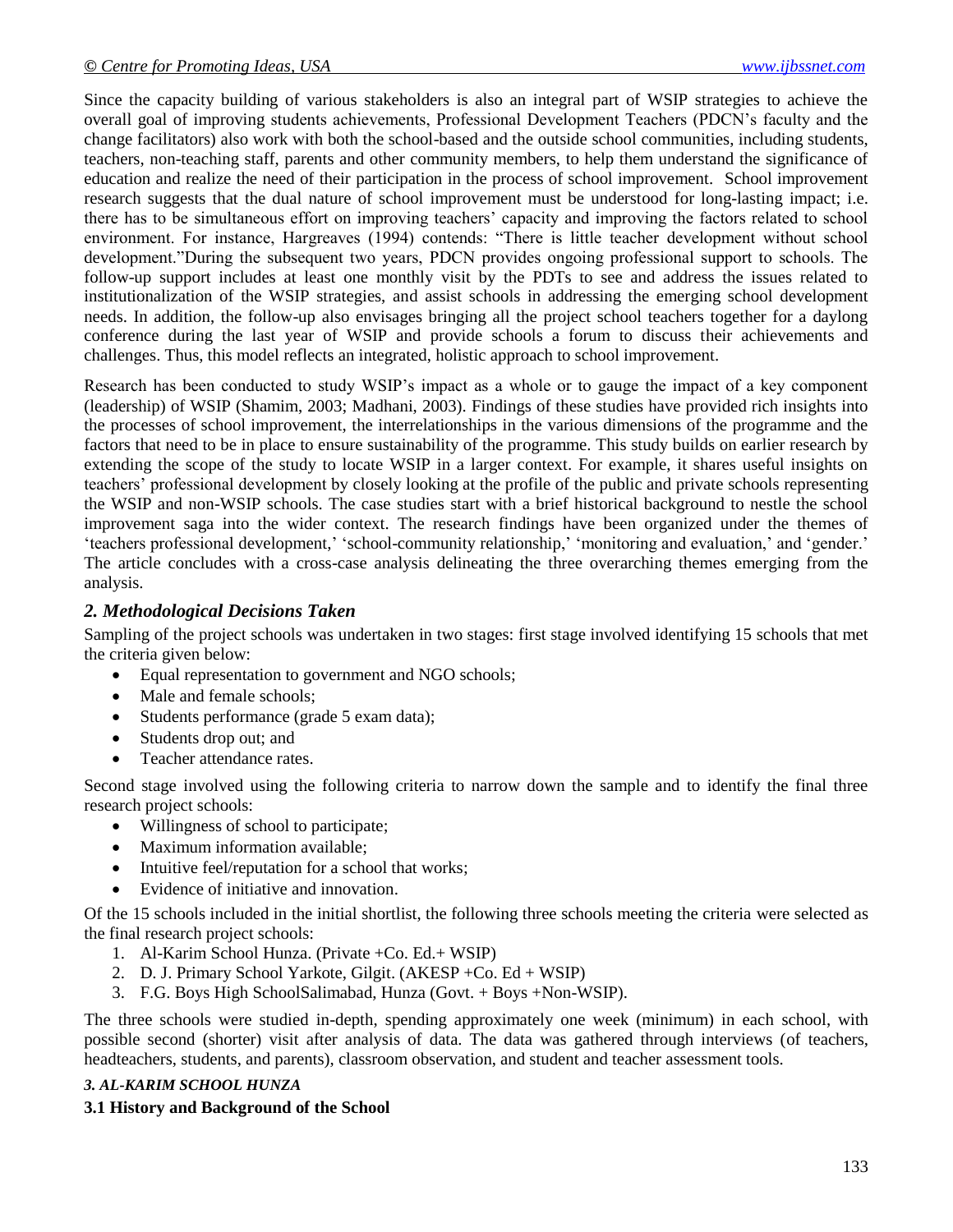The history of initiatives for schooling of children in Aminabad dates back to 1946 when the Aga Khan Education Services, Pakistan (then called the Diamond Jubilee Schools system) established its first primary school in Aminabad, the only school then in the entire region of upper Hunza. Aminabad, therefore, has the honor and privilege of becoming the source of inspiration for and nurturing the educational upliftment in the entire valley of upper Hunza. Because of the increasing enrolment and lack of accommodation for students in school, request was made to the government education department to open a school in the village. Thus, when the government education department established its first primary school for boys in Aminabad in 1970, the AKESP school was dedicated only for female students. Presently, there is a secondary school for boys and a secondary school for girls established by the government, and a co-ed. primary school supported by the Aga Khan Education Services, Pakistan (AKESP).

Although these schools have been contributing immensely to provide the school going-age children of the village an access to education, however, due to numerous systemic issues such as lack of accountability mechanisms and insufficient material and human resource provision, they couldn't come up to the expectations in providing quality education. It was with reference to the deep realization for the need of quality education that the Aminabad community thought of establishing an English-medium institution entirely dedicated to quality education and which served as a leading, model institution positively influencing the teaching and learning processes of other schools in the region. Having agreed in principle to establish the Al-Karim Model School, Aminabad, the Ismaili Council met again on May 31, 1991 to discuss the practical initiatives to be taken to achieve the goal of establishing the school. In their meeting they recommended to form an education committee to initiate planning for the school. With their unanimity of agreement, the Council members proposed RaiSalimuddin to lead the education committee, who had by then emerged as a highly respectable leader working for the cause of education in the entire region. Initially, Al-Karim School was started on September 21, 1991 in a rented building. In the beginning, 76 students enrolled and four teachers were employed to run the school. In December 1991, the Al-Karim School's Education Committee was converted into The Aminabad Educational and Social Welfare Society and Mr. Salimuddin was unanimously appointed as the first President of the society.

## **3.2 Teachers Professional Development**

In order to improve the quality of education provided to students at Al-Karim Model School, BoG and the school principal took various initiatives since the beginning of the school. For instance, one of the Voluntary Service Organization (VSO) representatives called Sophie Rees was employed on September 1992 to work as a teacher and master trainer for the school teachers. She trained the teaching staff of Al-Karim on teaching and learning methodologies specifically in language development. She also executed the plan to follow the Oxford textbooks instead of Punjab text books. Sophie's placement in the school and her initiatives to improve the quality of teaching and learning was seen by the school parents as a big achievement, which, in turn, boosted school community's morale and motivation to work for school.

Following Sophie's departure, another VSO teacher and master trainer, called Caroline Peterson, joined Al-Karim School during April 1995. Caroline's contributions to improve the quality of instruction in school were remarkable. She helped the school in initiating Early Childhood Education and Development (ECED) program and trained the teachers to teach the ECED classes. In addition, she worked with the school teachers in improving their skills in developing, using and preserving the teaching and learning resources. Carol worked as a role model for the teachers setting high standards of professionalism for the teachers to emulate. Meanwhile, another native English speaker called Kay Colley came to serve the school for six months, and then came Richard Harris in April 2000 to serve the school as a VSO Science master trainer. Richard worked to develop the professional skills of the Science teachers for about a year and left the school in April 2001. Although due to the 9/11 event the initiative of inviting the native English speakers to school changed, the impact of these volunteer teachers' contributions on the quality of teaching and learning has been enormous.

134 Likewise, Al-Karim School's teachers and the principals were given opportunities to attend the professional development programs offered by various organizations in the Gilgit-Baltistan. For example, teachers and the principals were sent to attend the various teachers' professional development courses offered by the Hunza Educational Resource Project (HERP). In addition, as part of teachers' professional development initiative, Al-Karim Model School requested for the Whole School Improvement Program (WSIP) of AKU-IED's Professional Development Center, North (PDCN) in 2003. Furthermore, Al-Karim Model School teachers were also given opportunities to improve their knowledge of information and communication technology.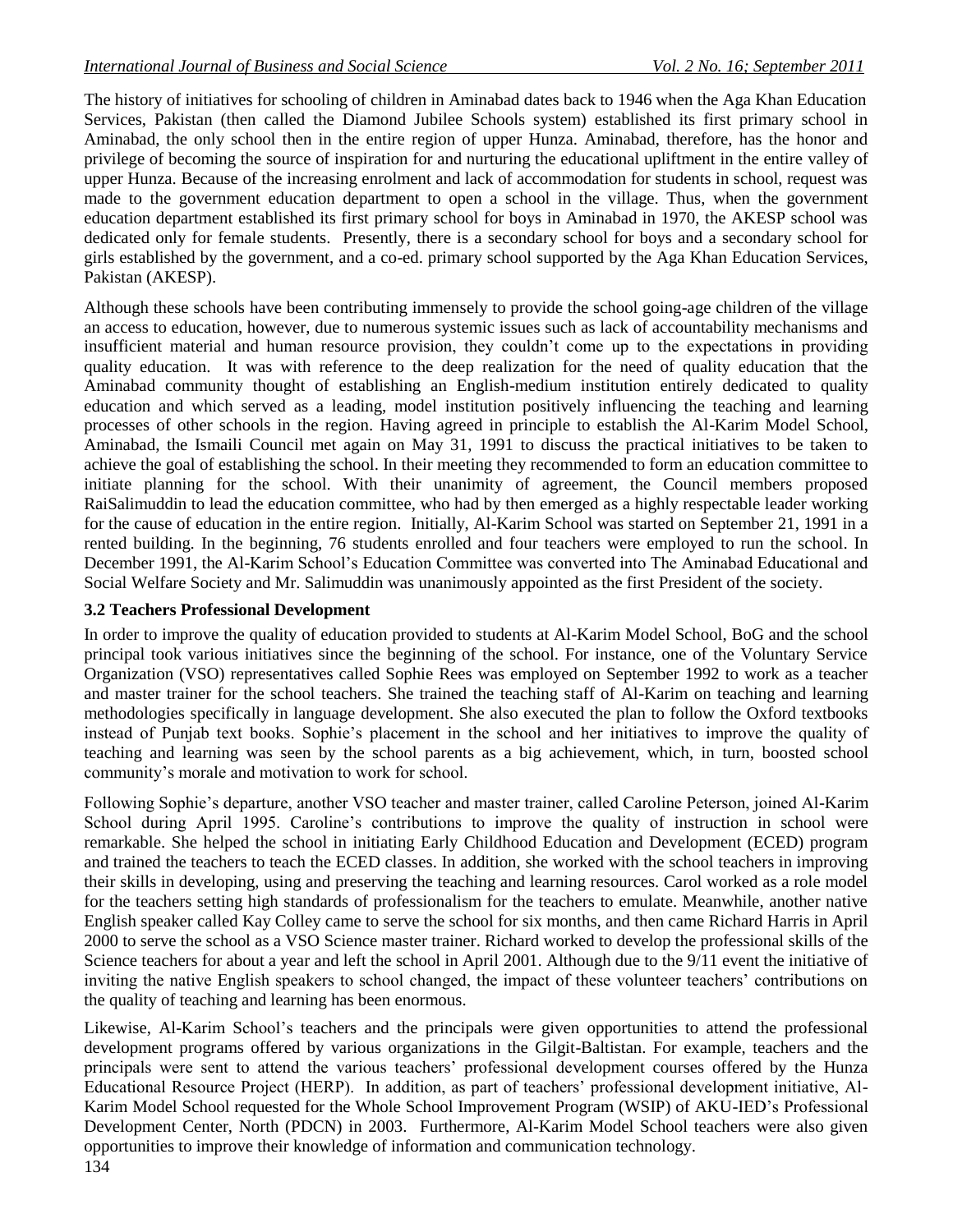Learning computers also became mandatory for all teachers as during May 1999 BoG took the decision to make the school record electronically available. Therefore, orientation programs were organized for teachers to improve their computer-related skills. Establishment of the computer laboratory and computerization of school records were seen by the school community as two very important innovations which added to the good reputation of the school and, as a result, strengthened community's trust and belief in the school as a successful, high quality educational institution. Al-Karim Model School's initiatives for teachers' professional development also included developing ‗Teachers Portfolios' and establishing the ‗Language Club.' Likewise, the Language Club initiative was taken by the school to encourage both teachers and students to improve their communication skills in the languages of their interest. Resources were placed in the Club to help teachers and students improve their four language skills, i.e. listening, speaking, reading and writing.

#### **3.3. School-Community Relationship**

An eye-catching statement in one of the briefing papers on Al-Karim Model School reads:

*"The secret of school"s success lies in the sense of ownership and participation of the local community in the development and progress of the school."* (emphasis added). Al-Karim Model School is a highly successful model of the school community members helping themselves and developing a vision of education for their future generations. After more than two decades of the initial thoughts conceived by the local community during 1985 towards establishing a quality school for their children, Al-Karim Model School has emerged both as an exemplary model of community participation and a source of inspiration for many in the country and elsewhere. Thus, the school delineates how the communities can supplement efforts of the state and those aspiring to disseminate the light of knowledge. For having the real sense of ownership of and partnership with the school, Al-Karim School's community has always extended its full cooperation to the school, be it in form of doing the manual work for school construction, demonstrating the deep-rooted value for acquisition of knowledge as their religious obligation, or supporting their children in excelling in their academic achievements.

For instance, having agreed in principle to establish Al-Karim Model School, the local community in a big gathering showed its resolve and motivation to happily encounter all the challenges which might come their way in making their dream of establishing a quality school come true. To that end, the community unanimously decided that each household in Aminabad would contribute Rs. 1000 to purchase the land for school construction. Some of the community members contributed more than their share and half an acre of land was purchased for Rs: 500,000 to construct the building. In addition, they also offered their unskilled labor and accepted the responsibility of providing the locally available material free of cost. Men and women, young and old, all contributed to the cause of the school according to their individual capacity: ladies of the village took up the challenge of providing food to the workers and the other community members working voluntarily on different committees provided their services to school. Appreciating parents' interest in school, one of the teachers commented that "I believe that the strongest point of Al-Karim Model School is that the community owns the school, as they have literally worked on each and every brick of the school." He further added that because students are with the parents for 18 of the 24 hours, parents' impact on children's character building is much greater than that of a teacher.

#### **3.4. Monitoring and Evaluation**

At Al-Karim Model School, there is a multi-layered mechanism put in place for monitoring and evaluation of school activities. Although the president BoG and the school principal have a pivotal role in what goes on in school, management of the school is fairly decentralized. There are various committees formed at the BoG, teachers and students level, and each of these committees is accountable in making specific contributions towards the effective management of the school. For instance, BoG's overall responsibility is to ensure the smooth operation of the school to achieve the institutional goals. In particular, BoG meets teachers both to know the progress and the challenges that confront them. Responding to the question of how does the monitoring and evaluation of teachers take place, one of the teachers said that teachers' classroom performance is appraised by four different groups: first the school principal observes teachers in their classes two to three times in a year to see their performance, for which he usually uses an observation checklist. Second, monitoring teacher development is a core principle of the WSIP program. Hence, the professional development teachers (PDTs) would come regularly, to monitor teacher development and provide support in areas of need. Third, school is an affiliate of the Hunza Educational Resource Project (HERP), one of master trainers of HERP visits the school for teachers classroom observation. Lastly, the BoG members also pay at least one visit to each teacher in classroom.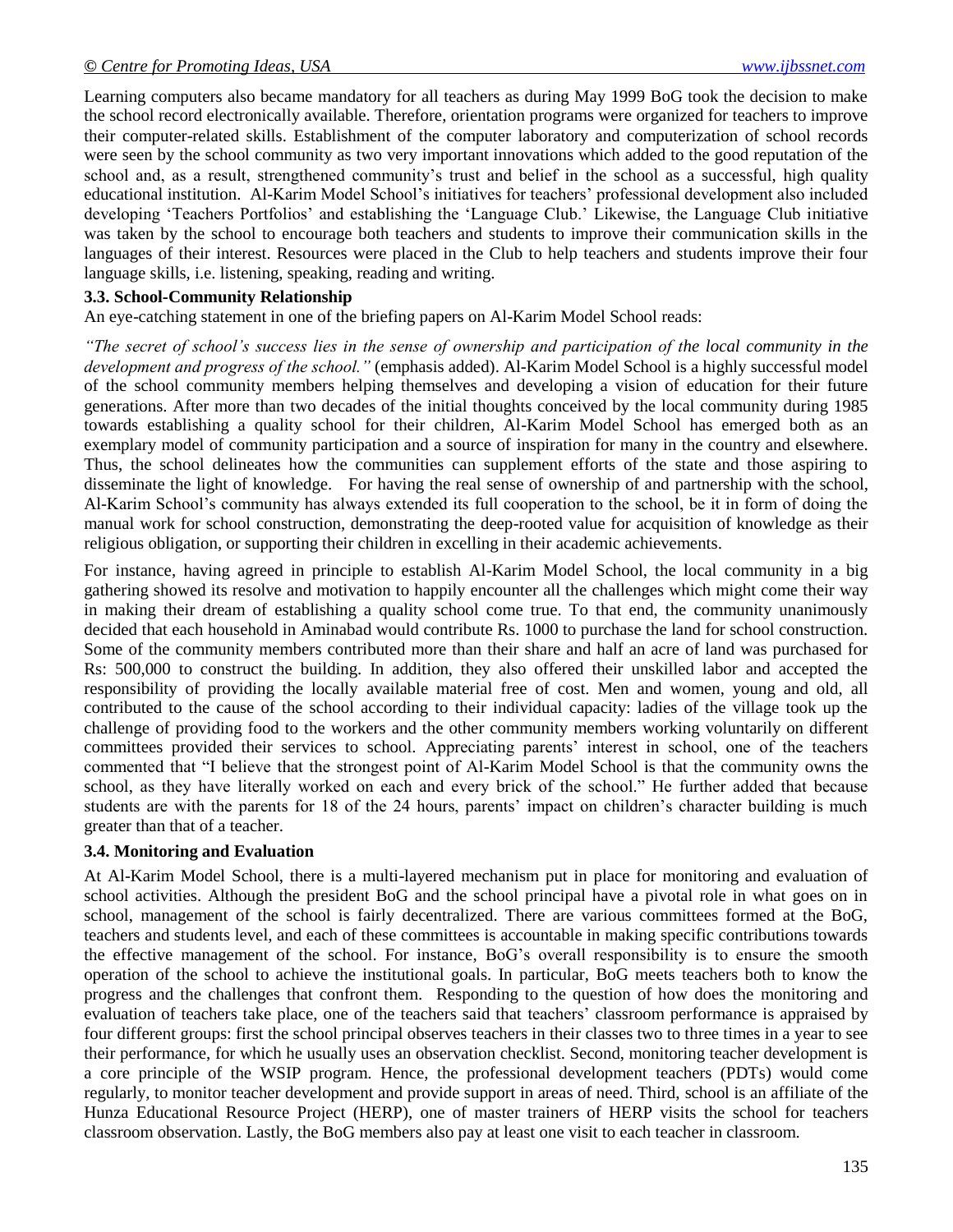The average of all the three observations makes the annual assessment grade of a teacher. Another teacher added that the main focus of these classroom observations is on the teaching methodology, level of content knowledge, classroom management and the professional attitudes of teachers.

#### **3.5. Gender**

Al-Karim Model School's community has had a deep-rooted longing for education and it is a staunch believer of equal opportunities of education for their daughters and sons. Aminabad community's initial inspiration to open Al-Karim Model School came from the establishment of the Aga Khan Academy, Hunza, which provides quality education to the highflier female students of the Gilgit-Baltistan and Chitral. The level of gender sensitivity of the community can be judged by the fact that right from the beginning attention was paid to the participation of females at the BoG level. For instance, five out of total fifteen members of the BoG are females. Thus, there hasalways been conscious effort at various levels to ensure equal participation of males and females in managing the school as well as in other social and religious activities in the community. BoG and the school staff emphasized equal opportunities of access to quality education for both boys and girls of the school community, Al-Karim School, as a result, worked as a co-education institution since its inception.

At the time of data collection, 42 percent of school's total enrolment (437) was of females, while 12 of the total 22 teachers were female.

#### **3.6. Reflection and Commentary**

More than a decade later, one can easily see that Al-Karim Model School has made great strides in achieving its goals. One of the several evidences of its quality education can also be seen by the fact that several of school's graduates have got admissions in highly reputable educational institutions of the country. The school community has also demonstrated sustained value and interest for knowledge, and has always shown intrinsic willingness to cooperate with the school. Al-Karim School's BoG has emerged as one of the most effective governing bodies working for the cause of education in the Gilgit-Baltistan. Likewise, BoG's mission of empowering women and enhancing their roles has gone a long way as at the school as well as on all other committees, women have equal opportunities to express their voice. Therefore, Al-Karim ModelSchool has over the years emerged as a center of excellence for the other educational institutions in the area to emulate.

Furthermore, amongst the several insights gained from the data, Mr. Salimuddin (BoG president)'s inspirational role in establishing and giving direction to Al-Karim Model School emerged as one of the most distinct overarching themes of the data. He has led the BoG with his utmost devotion and deep-rooted love for the cause of knowledge, on the one hand, and, for the overall welfare of his people, on the other. People not only shared the sacrifices he made for the school but they also enjoyed describing his selfless services. According to them, he served the people of his village with his knowledge, time and money, when needed. As a leader he was a true role model for his people, and according to some, it was his total commitment for his people which inspired them most of all. One of the teachers said that leaders usually serve their people when all other circumstances are favorable for them, but Salimuddin's case is quite different as he has served us when he was healthy and is still serving us when he has become frail as a result of his ill health, and is bed-ridden.

## *4. AKESP Primary and Community Middle School Yarkote, Danyore, Gilgit*

## **4.1. Historical Background**

A neighboring village only 10 kilometers in the north-east of Gilgit, Danyore is one of the most thickly populated villages in the Gilgit-Baltistan having a population of 18000 people. Danyore consists of several smaller settlements (*muhallas*), and Yarkote is one of them. Currently, there are 95 households in Yarkote having a population of 848 people. D. J. School Yarkote was initially established in 1970; however, during 1988 Yarkote community agreed to send their children to D.J. Girls Middle School Danyore when AKESP suggested merger of D. J. Primary School Yarkote with D.J. Girls Middle School Danyore in order to upgrade the latter as a secondary school. Consequently, Yarkote School was closed in 1988, and based on the criterion of increased student population D.J. Girls Middle School Danyore was up-graded to secondary level during the same year. However, during 1991 the decision of combining the two schools had to be reversed because by then D. J. Girls High School Danyore had emerged as the largest school of AKESP system in Gilgit-Baltistan creating accommodation problems for students in the school. Thus, D.J. Primary School Yarkote was reopened in 1991 and it was during the same year that the local community constructed the school building consisting of 12 classrooms entirely on self-help basis.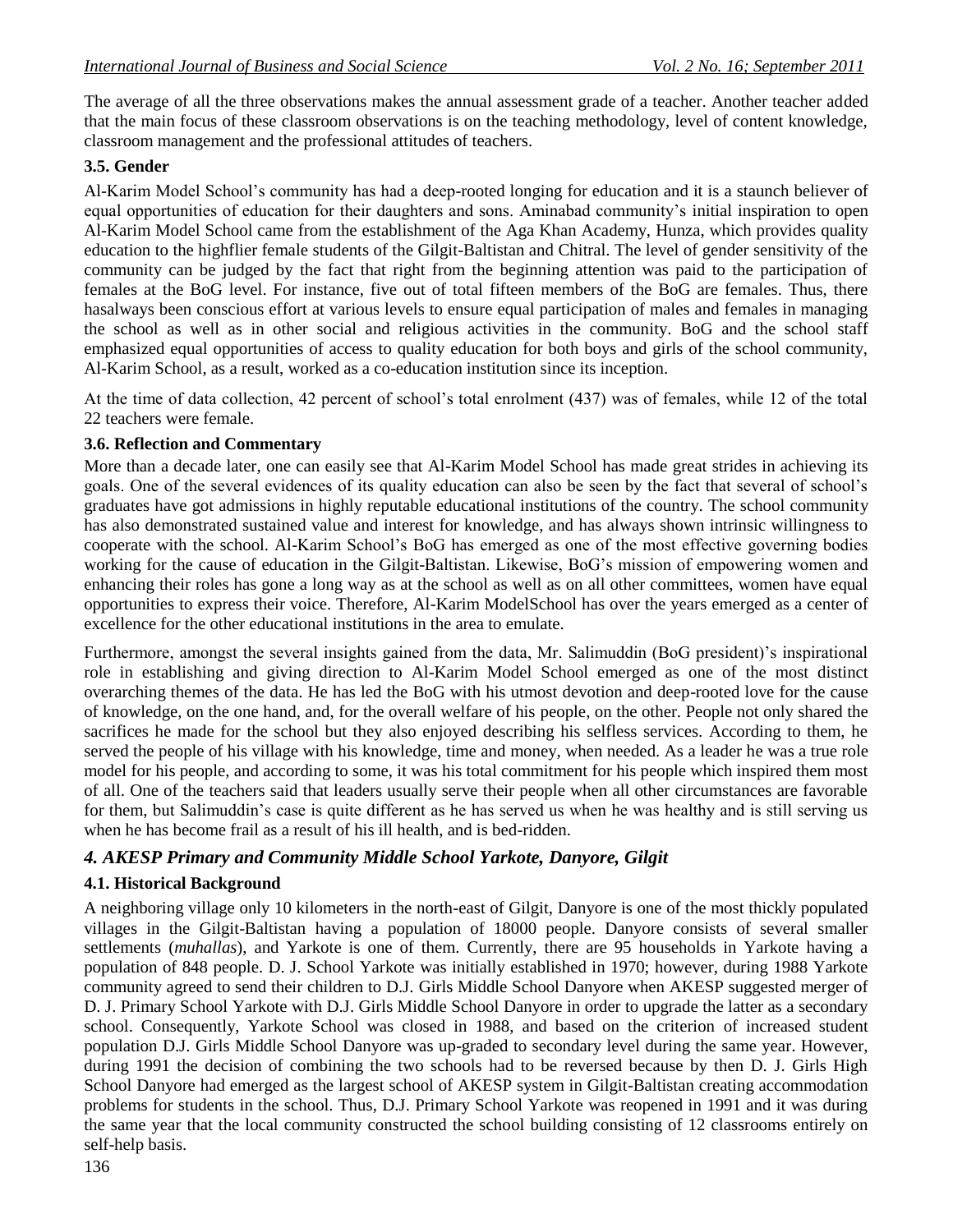AKESP, the largest NGO providing education mainly to female students in Gilgit-Baltistan, came up with the concept of ‗community schools' during 1990s. One of the several features of the ‗community schools' concept was that since up-grading schools was an increasingly expensive undertaking for the institution, it decided to strike a deal with the communities suggesting that AKESP would provide the technical and moral support to the up-graded sections of schools whereas the local communities would hire teachers, provide them with salaries and address the management related issues locally. Emulating many AKESP schools in the Gilgit-Baltistan, Yarkote community also bought into the idea and decided to upgrade its primary school to middle level in 1999. That is why the Yarkote School is called the D. J. Primary School and Community Middle School Yarkote, Danyore. Out of the eleven teachers working in school at the time of data collection only four were AKESP teachers and the rest were community teachers. Likewise, there were 236 students enrolled in the school at the time of data collection.

#### **4.2. Teachers Professional Development**

One of the significant features that characterizesYarkote School as a successful educational institution is the continuing professional development of its teachers. Building teachers' capacity is one of the top priorities of the school development plan of YarkoteSchool. It was indeed good to know that all teachers are professionally trained and yet the school management constantly hunts for professional development programs for its teachers.

Discussions with the teachers revealed that besides the long-term professional courses from the government college of education Gilgit and the AllamaIqbal Open University, Yarkote School teachers have availed chances of professional development courses offered by the AKESP and AKU-PDCN. Yarkote was a WSIP project school of PDCN during 2004, and since then the school has shown great progress in both the academic and administrative domains. Most of the teachers interviewed endorsed the fact that WSIP was helpful in improving their pedagogical skills, especially enhancing their understanding of the ‗activity-based' and ‗learner-centered' teaching approaches. Similarly, they repeatedly mentioned the fact that besides assisting them in teaching methodology, WSIP also upgraded their content knowledge of the subjects they taught. Moreover, WSIP's contribution in improving teachers' understanding on their ability to use the low-and no-cost teaching materials was appreciated by almost all teachers. Discussing the significant contributions of WSIP, teachers also mentioned the professional development sessions conducted by the facilitators. They said that the professional development workshops were very informative as, on one hand, those workshops covered the generic teaching and learning related themes and, on the other, they addressed the emerging specific needs of teachers.

Discussing the factors that contribute to teachers' professional development at Yarkote, some teachers said that the sense of teamwork among teachers facilitates their ongoing professional learning at school. One of these teachers seemed to enjoy her remarks when she stated that there is a culture of sharing and generosity among teachers. According to her, teachers don't hesitate in seeking help from each other. "I have seen even experienced and more senior teachers seeking help from their less experienced and junior teachers" the teacher remarked. This teacher also seemed to be proud of the excellent resource room they have established at the school. She added that all the teachers sit together at the beginning of the academic year and develop the resources related to various concepts in the textbooks. The school resource room is extremely rich and helpful for teachers in getting the essential instructional aids.

#### **4.3. School-Community Relationship**

As it is elsewhere, the concept of community participation in education is gaining momentum in the government and the private sectors in Gilgit-Baltistan of Pakistan. However, AKESP has emerged as the pioneer of introducing the concept of community involvement in schools in Gilgit-Baltistan. For the last three decades AKESP has gained the experience of managing the schools with the assistance of its salaried staff and the volunteer workers appointed at the various levels of the institutional hierarchy ranging from the school management committees up to the chairman of the board of directors at the national level. The volunteer workers appointed for three years are selected from the local school community. Thus, the Village Education Committees (VECs), earlier called the school management committees, are the most common form of community's participation in the day-to-day school matters. In fact, the role of these school committees is similar to that of a bridge linking school and the wider school community. AKESP has developed job descriptions for the school committees and they are briefed on their roles and responsibilities immediately after their selection. Since the communication to and from the local community is routed through the school committees, cooperation of parents and other community members with the schools, therefore, largely depends on the motivation and functionality of the school committees.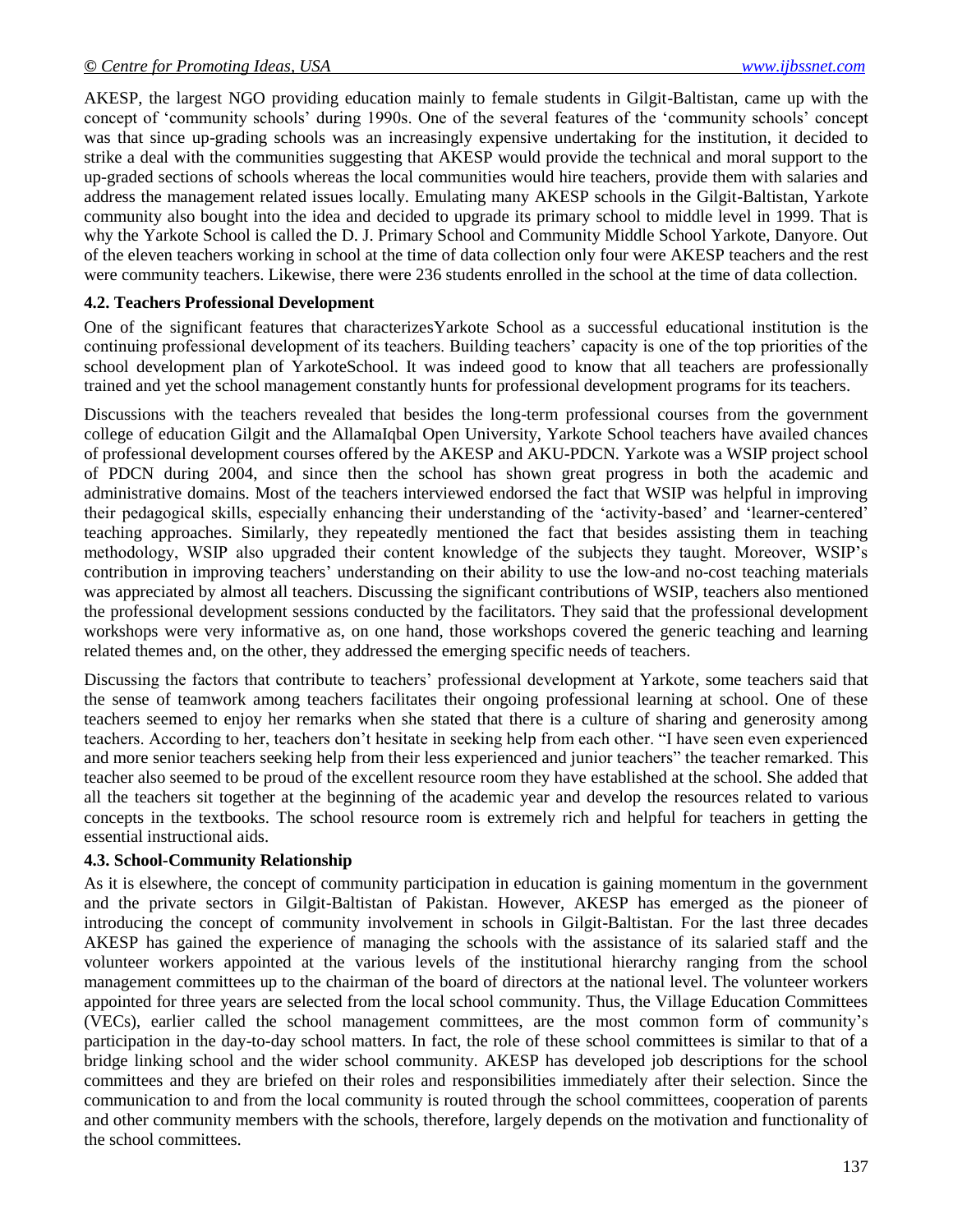During the data collection, there was an active village education committee comprised of 12 members (eight men and four women) representing the local school community at Yarkote. Most of the teachers appreciated the role and contributions of the school committee. Teachers liked the idea of selecting the VEC members from the school parents. "Because their own children are at the school, they take genuine interest in school performance," commented one teacher. Since Yarkote School is a D.J. primary and community middle school, the committee members have a significant role in hiring the community teachers, deciding on their financial packages, and addressing their leave cases. Besides, they also keep an eye on the regularity and punctuality of all school teachers, be they AKES or the community teachers. In addition, the committee is expected to work with the school teachers in addressing the non-academic issues of the school. Teachers appreciated the fact that the committee members always assisted them whenever they were requested to meet parents to resolve their children's issues. For instance, if a child remains absent without information to school, the committee members meet his/her parents and motivate them to make the child regular in school.

Teachers shared that usually committee members are contacted when the students don't deposit their monthly tuition fee on time. ―Committee members do a great job in meeting the parents and collecting students' tuition fees from them. Otherwise, collection of tuition fee from students at the end of each month used to make the teacher-student relations very antagonistic," the teacher added. Our discussions with the headteacher also revealed that the current as well as the previous VECs of the school have played a significant role in community mobilization. Construction of 12 classrooms purely on self-help basis is a great achievement of the Yarkote community and demonstrates their deep-rooted resolve for their children's education. Each and every household not only contributed a specific amount of money for the school construction, they also participated in the manual work of the project. Interestingly, the village women also contributed their share by giving both the financial and in kind donations, as well as participating in the physical construction work.

#### **4.4. Monitoring and Evaluation**

D.J. Primary and Community Middle School Yarkote, Danyore is managed by two groups of people: AKESP, basically responsible for the primary section of the school, and the VEC, managing the middle section of the school. As a result, there is a two-tier monitoring mechanism to manage the daily affairs of the school. Although AKESP is primarily responsible for the monitoring and supervision of its primary section, it also provides professional support to all teachers, as well as organizing examinations for all classes, including the community section classes. For example, the professional development provided through WSIP includes the process of monitoring teacher learning and growth through a systematic procedure of PDTs' visits to the school and classrooms. While these visits last for the period of the WSIP implementation, sustainability is ensured through mechanism of community participation and support. Yarkote School's VEC is, however, responsible for the monitoring of middle section teachers, which includes hiring of the teachers on the vacant position, keeping an eye on teachers' regularity and punctuality, act as a bridge between the school and community, and cooperate with the headteacher to ensure the smooth operation of the school.

## **4.5. Gender**

Conversations with the various stakeholders revealed that education for boys and girls was seen as a significant investment by the community. Responding to the question of whether the parents have any preferences for the education of their sons and daughters, a mother in a group of parents said that she prefers the education of her daughters more than that of her sons. Explaining the reason she said that today's girls are tomorrow's mothers therefore if the mothers are educated, her children and her entire family can become educated easily. Furthermore, the ex-chairman of the school committee said that the community has established the school for both boys and girls of the community. He also wished that 100% of the boys and girls of the community should attend the school.

## **4.6. Reflection and Commentary**

Yarkote School building is not only visible on top of a small hill in the north-west of Danyore, it is also recognized and well-known for its academic stature and quality in Gilgit-Baltistan. The School has emerged over the years as one of quality schools in AKESP system in the Gilgit-Baltistan. During the last three years the school's annual examination results have been above 93 percent, with an increasing number of students scoring ‗A' and ‗B' grades. The school's particular characteristics such as teachers' sense of professionalism and commitment, community's unflinching support for the cause of the school, students' continued high academic performance, and people's increasing demands for their children's admissions in school, have earned a good name for the Yarkote School.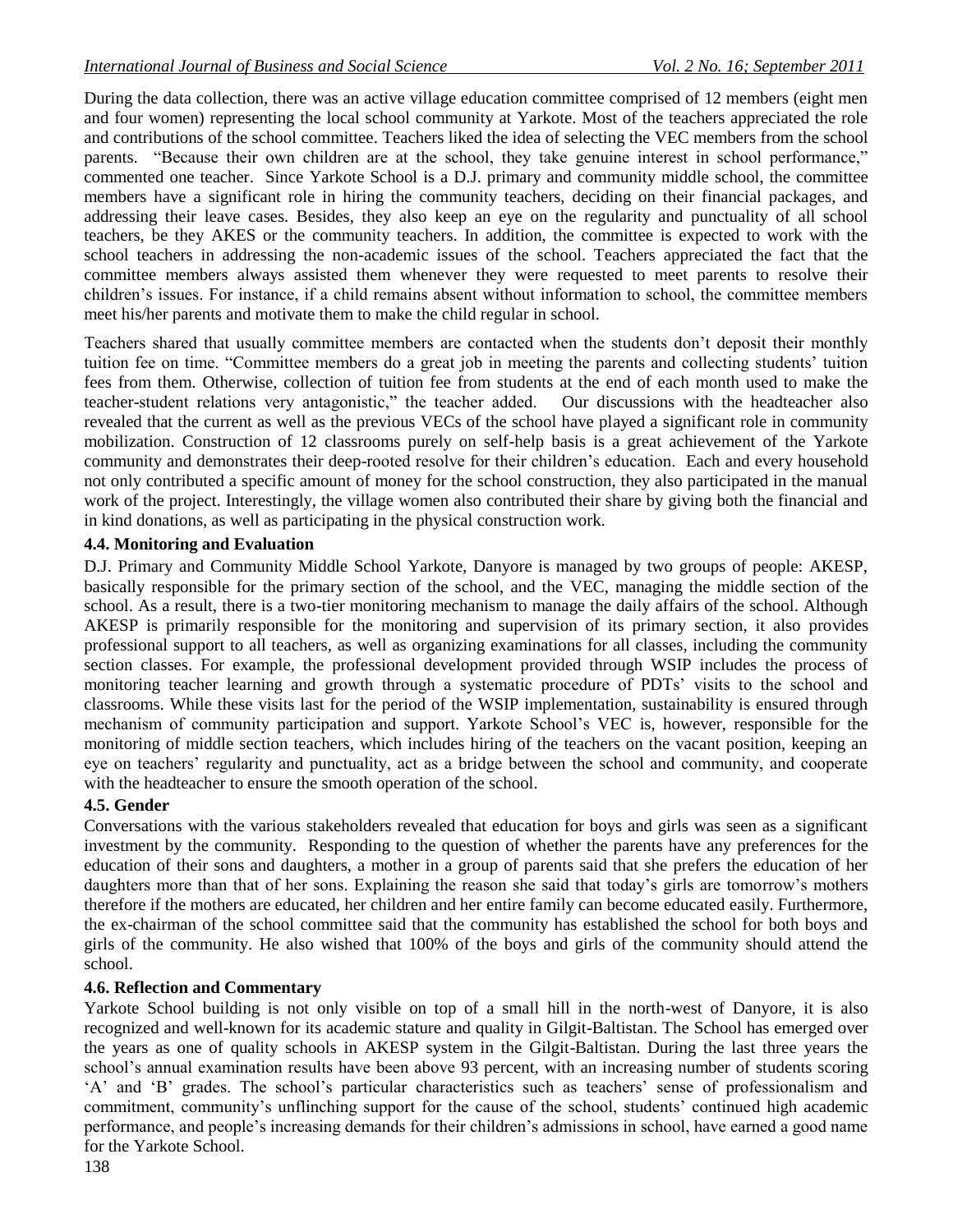As a result, the School has emerged as an educational institution liked and highly respected by all stakeholders including students, teachers, parents, and the central office. Yarkote School's high academic standing and its credibility in the eyes of AKESP was also endorsed by the fact that Ms. IqbalBano, one of the Yarkote teachers, was selected for the Best Teacher Award for 2005 in Gilgit. The best Teacher Award is given to teachers who excel in their performance, dedication and creativity and are recognized as sources of inspiration for other teachers. Discussions with various people on the factors contributing to the success of the school brought several dimensions to light. For instance, the School Management Committee Chairman attributed the excellent performance of the school to the commitment of and the collegial relations amongst the teachers. In particular, he expressed his gratitude to the teachers who devote their personal time during vacations to assist the slow-learner students. The teachers and the headteacher, on the other hand, showed their high regard for the contribution of the school management committee's chairman and members, who devote their time and energy voluntarily for the cause of school improvement.

## *5. F.G. Boys High School Salimabad, Hunza*

## **5.1. History of the School**

The credit of opening the very first school in Hunza valley goes to the then Imperial government of India which, having negotiated with the local ruler, established government primary school SalimabadHunza in 1912. The British, the then rulers, motivated the local ruler (also called Raja) by assuring him that the graduates of the school will be given preference for jobs in government offices. A Hindu teacher, called Mumby hailing from Kashmir made the history of becoming the very first teacher of Primary School Salimabad, Hunza. However, WazirInayatullahBaig was appointed the school teacher when the Hindu teacher left Hunza due to acclimatization problems. It could be his heavy engagement in too many tasks for the State that WazirInayatullahBaig's role as teacher was taken back by the ruler and was given to Raja Ghani Khan (also called Gari Khan), son of Mir Nazim Khan. Since Ghani Khan was notoriously strict and harsh to students, only 20 of the total 40 students could continue their study in school. During 1928, Raja Gari Khan died and Mohammad Najat, a resident of KhuramabadHunza and a graduate of High School Kashmir, was appointed as incharge of Salimabad High School. In the same year AkhonTaighoon was also appointed as a new teacher for the school. School records illustrate the fact that Afiyat Khan and Skandar Khan served as incharges of the school during 1939 and 1940 respectively. It was with the up-graduation of school to middle level in 1959 that Dad Ali Shah became the first headteacher of the school. However, since then many teachers and heads have served this school; some of them are still remembered for their dedication and commitment, others for their lack of professionalism.

The current Boys High School Salimabad used to be the only middle school till 1970 and students from all over the region came here to get education. The school situated in the heart (capital) of Hunza valley has indeed worked as the 'heart' for Hunza, as almost all families of the region have benefited from the educational facilities available at the school. The School is honored for producing thousands of professionals of high caliber who, in turn, earned a good name for their alma mater. Thus, it will be befitting to call F.G. Boys High School Salimabad, which shone for many decades as the only school on the horizons of entire Hunza, the mother of all other educational institutions that followed it in the region. Since early 1990s the Hunza valley, like many other places in the Gilgit-Baltistan, witnessed mushrooming of many English-medium schools. Consequently, enrolment of Salimabad High School fell drastically, at times endangering the very identity of the school. The magnitude of the system, lack of accountability at various levels of the organizations, and government's lower priority for education sector made the educational change process an up-hill task. Consequently, government schools in the Gilgit-Baltistan bore the brunt of these systemic challenges, and so did the Salimabad High School. However, the period starting from June 2003 in school's history marks a significant era highlighting serious efforts made to revamp the deteriorating image of Salimabad High School. As the new head of the school, and also a former alumnus of Salimabad High School, Mujahid Khan accepted the challenge of rebuilding the school's image.

## **5.2. Teachers' Professional Development**

The data suggested that because teachers' lack of professionalism was one of the huge hindering factors in school improvement, Mujahid paid immediate attention to his teachers' professional development. Discussions with Mujahid and his teachers revealed that despite their professional qualifications, teachers mainly relied on the traditional, ‗teacher-centered' approaches in classrooms, which, in turn, encouraged students' memorization skills and endangered their creative thinking skills. Likewise, physical punishment was rampant which often damaged the friendly relations between teachers and their students. Discussions with a group of students also revealed that teachers only relied on the lecture method to teach textbooks.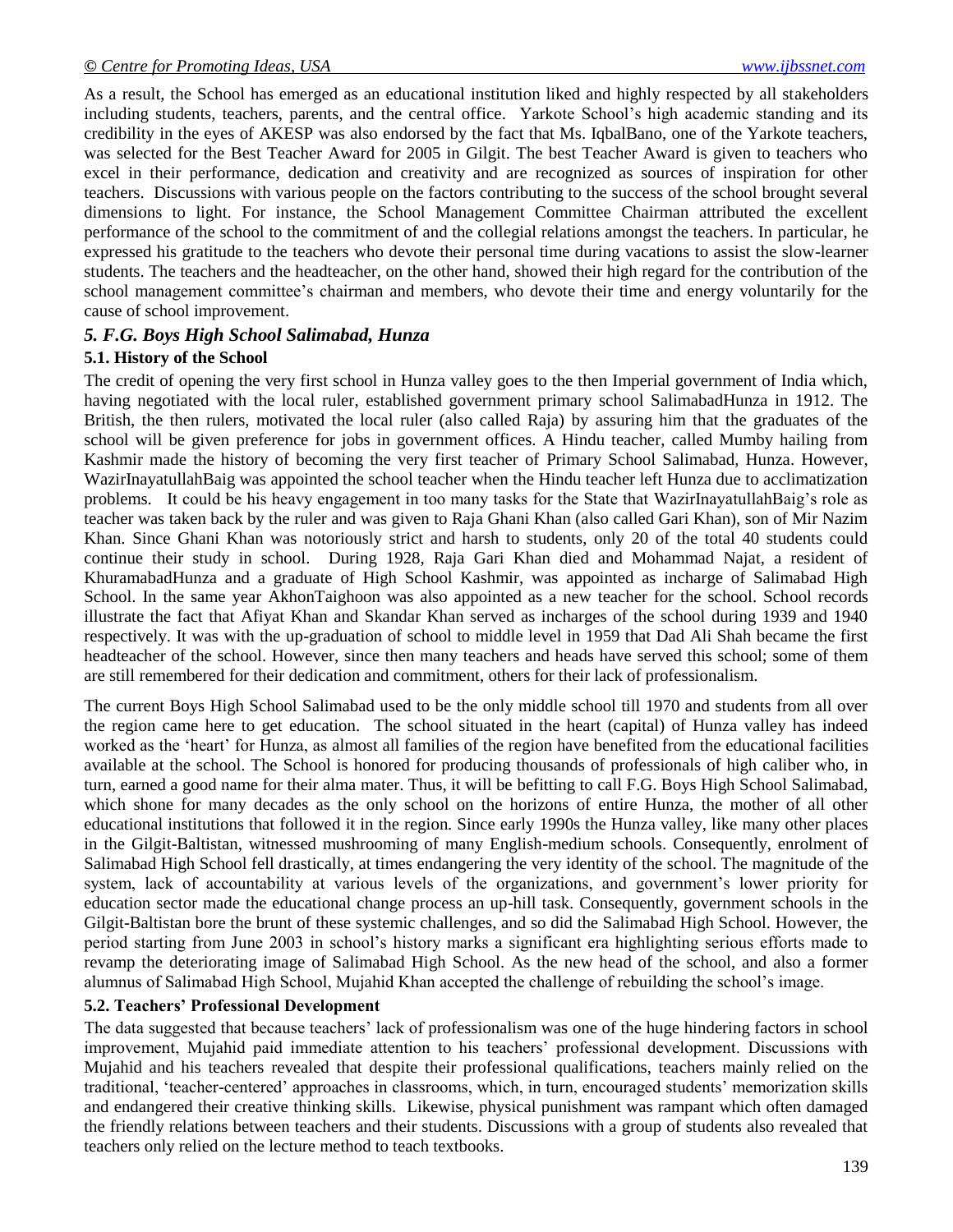It was to address these and many other school improvement challenges that Mujahid took an initiative of developing links with a local non-governmental organization (NGO) called the Hunza Educational Resource Project (HERP), which was established by some of the local educationists to work as an umbrella organization for all the EM schools in Hunza valley. HERP assisted EM schools working in the valley with instructional resources and ongoing professional development opportunities for teachers. Salimabad High School's teachers appreciated HERP's contributions in enhancing their professionalism. Most of the teachers concurred that they gained useful insights on various teaching methods, specifically on how to make their teaching 'learner-centered,' and 'activitybased.' Likewise, as part of his initiatives for teachers professional development, Mujahid also introduced teachers to the concept of maintaining 'class diary,' which contained information related to students daily attendance, a brief description of the lessons taught, and students home assignments; and he signed teachers class diaries daily. Besides searching for teachers' professional development programs, Mujahid also pursued opportunities for his own capacity building.

It was basically as a result of his repeated requests that he got admission in the Certificate in Education: Educational Leadership and Management (CE: ELM) of AKU-IED offered at PDCN. As a result of his active participation and enthusiasm for learning Mujahid proved to be a source of inspiration and knowledge for his CE: ELM course mates. Implementing his learning from CE: ELM, Mujahidused the tools of action research and school development plan to improve his school. In an effort to broaden teachers' views of the need for school improvement, he also managed to bring all his teachers to AKU-IED/PDCN in Gilgit. Based on his requests, PDCN also accommodated some of his teachers in different professional development programs conducted at PDCN. To summarize, there are several initiatives which Mujahid took to bring about change and improvement in the school. These include: sponsoring teachers for professional development programs; asking teachers to maintain daily diaries; introducing flag of honor system; encouraging parents' participation in school affairs; revitalizing the school management committee; and searching constantly for his own professional development.

## **5.3. School-Community Relationship**

Community participation emerged as a major cross-cutting theme from the data as both teachers and the head repeatedly mentioned the need for parents support to improve students learning. In the focus group discussion teachers referred to the concept of educational triangle where parents, teachers and students represent each of the three angles respectively. They argued that if the desired input of parents is not there, efforts made by teachers and students also don't yield the required results. According to some teachers Salimabad High School is different from what it was like five or ten years back; but the school community still has a very low opinion of the school for its past shortcomings, some of which included maladministration, irregularity of students and teachers, nepotism in recruiting staff, and lack of professionalism and demoralization of staff. Sharing her feelings one of the parents stated that government has been kind enough to allocate so much resources to schools, but parents take this facility for granted. She suggested that parents must extend their full cooperation and assist the school in achieving its goals. Another parent also suggested that the school needs to prepare students in such a way that in the years to come students are able to support their parents, to contribute to the overall development of their nation, and to grow with high moral attributes.

Besides his several other initiatives, Mujahid's efforts to enhance community participation in school also included reactivating the school management committee (SMC). Although SMCs had been established at F.G Boys H/S Salimabad to fulfill the government requirements, the school head reactivated the existing committee. With some of his new committee members on board, the SMC Chairman at the time of data collection had been leading the committee for the last four years. The continuity of the SMC Chairman and some other key members during the two terms of two years each indicated the continuity of motivation and initiatives for school improvement. Chairman's admiration for the commitment and motivation of school head also reflected the deep-rooted affiliation and bond between the school and the wider committee. Discussions with the Chairman revealed the fact that he is well informed of the accomplishments as well as the challenges confronting the school. Mujahid's other initiatives to bridge the gap between the school and the wider school community also included organizing mothers' days and parents' days in school. According to Mujahid, the co-curricular activities were useful in terms of boosting students' and teachers' morale, as they actively involved them in school affairs. He also invited the school community to be part of the functions and see the school improvement initiatives taken by the school.

## **5.4. Monitoring and Evaluation**

A significant number of Mujahid's initiatives taken for school improvement and the various concerns came from the teachers, students and parents pertain to monitoring and evaluation of the school.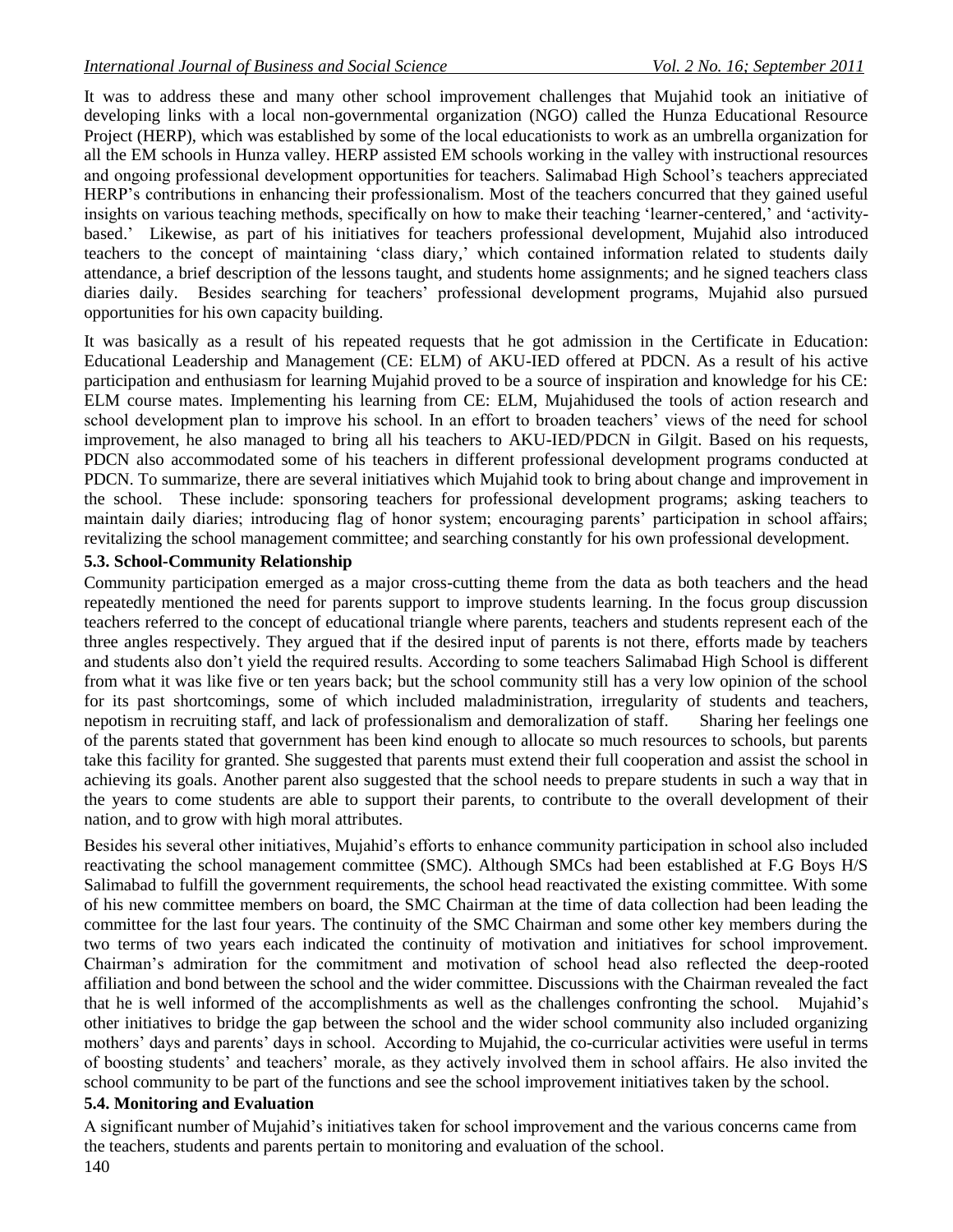One of Mujahid's key school improvement initiatives was up-gradation of students' minimum benchmark to pass examination. For instance, with the consensus of various key stakeholders such as teachers, the school management committee and the district office, he up-graded the minimum passing mark from 33 percent to 40 percent. Moreover, since the use of unfair means and cheating in examinations had become a growing curse, Mujahid took it up as a school reform agenda. In order to tackle this issue, he first established a committee to work for and monitor the examination process. Following Mujahid's advice, the examination committee took the decision that those caught using unfair means in both home and end-year examinations would be dealt with strictly. This initiative, according to Mujahid, proved to be quite helpful in addressing the menace of cheating in examination.

Another issue which came out quite strongly was about the frequent, untimely and unnecessary postings and transfers of staff from schools by the district office. These postings and transfers take place for various reasons, including political interference in the management of the system, punishment to staff breaching rules and regulations, and institution's policy of transferring staff after every three years. However, because transfers of staff generally result in dislocation of staff from their home stations, they bring anxiety, frustration and demoralization to them. In other cases too frequent transfers are also detrimental in creating learning communities in schools, and, thus, they dilute the efforts of improving the schools as units of change. Some of the teachers also endorsed the fact that in transfers often not much attention is given to the staffing needs of a school. For instance, the number of teachers posted in is less the number of teachers posted out. This situation often confronts schools with numerous management problems and monitoring of school becomes quite a challenge.

Lastly, one of the initiatives taken by Mujahid Khan to improve the monitoring and evaluation of his school improvement activities was the proper documentation of school records.

On the one hand, he computerized all his school records so that they are easily accessible, and, on the other, he constituted a committee to streamline and upgrade the otherwise messy documentation system in the school.

#### **5.5. Gender**

F.G. Boys High School Salimabad, Hunzais a boys school but the teachers and students attending this school come from a context where a lot of investment is made in the education of both boys and girls. For example, the Aga Khan Development Network institutions operating here for decades have always encouraged people to see education of their sons and daughters as their number one priority. Significance of female education emerged as an overarching themes as most of the parents who participated in the research considered it more beneficial and important. One of the parents argued that although both sons and daughters are equal in all respects, however, if parents' economic circumstances permit education of one of the two, it would be wiser to prefer daughter's education. She reiterated that because a son can even do some manual work in his life to make a living, it is important to equip daughters with proper knowledge so that they could play their constructive roles in the upbringing of their families.

#### **5.6. Reflection and Commentary**

Federal Government Boys High School Salimabadillustrates a glorious historical background spanning a century in illuminating each and every house with the light of knowledge. The district management considers Salimabad High School as a 'successful' school, although it has experienced numerous successes and challengessince its establishment. It was included in the research sample for comparative purposes—to see if there are any differences between the factors contributing to the success of WSIP and the non-WSIP schools. Data was collected to develop a deeper understanding of the key factors that contributed to the successful image and reputation of the school; and particular attention was paid to find answer(s) to what really contributes to the success of a non-WSIP school in the context of the Gilgit-Baltistan of Pakistan. The data repeatedly revealed Mujahid's role, as school's head, emerged as one of the strong factors shaping the image of the school as a quality institution. Although Salimabad High School was the first school ever established in the region and, therefore, attracted the talent from all over the valley for a long time.

However, it couldn't face the challenge when other English-medium schools started emerging in the area confronting it with a competitive situation. Different headteachers who served the Salimabad High School before Mujahid tried their strategies to reinvigorate the deteriorating image of the school but most of these efforts couldn't come to fruition. However, with Mujahid's arrival as the 14<sup>th</sup> head of Salimabad High School, one can easily trace a new beginning in the reformation process of the school.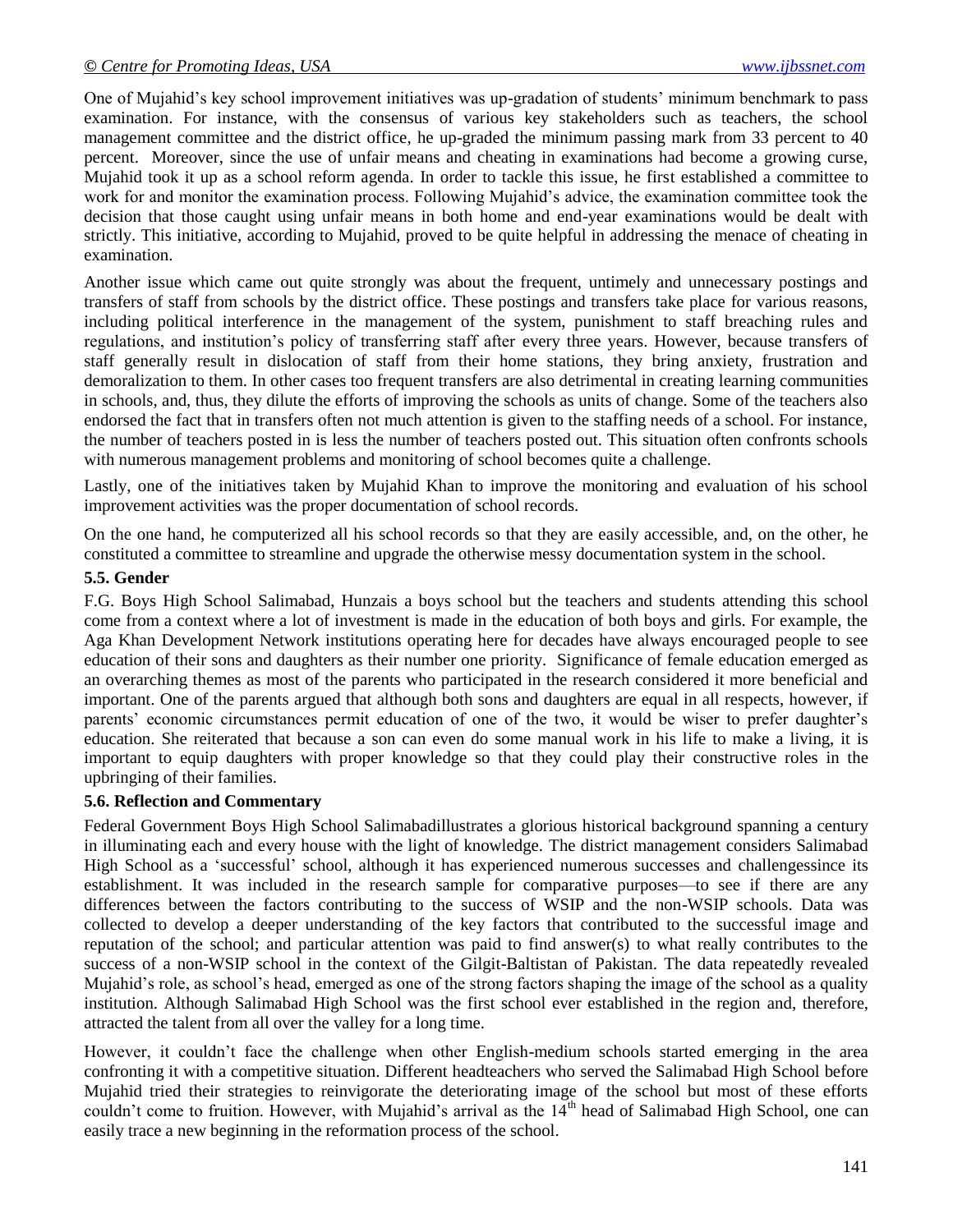Mujahid's credibility as an effective and initiative-taking school head was already well established within the department. The data gathered from various sources endorsed the fact that right from the inception Mujahid employed a multi-dimensional approach for school improvement. First of all, he conducted a needs analysis of the school, asking both the school staff and the wider community to share their suggestions to reestablish school's credibility as a progressive school coming up to the expectations of various stakeholders.

As part of his initial efforts to develop a deep understanding of the challenges faced by the school, Mujahid conducted a series of meetings with both his teachers and students as well as with parents and the key community members. As a visionary, he concentrated his efforts on developing the vision and mission statements for his school. The vision statement stated: "To develop a civilized, enlightened and peaceful society in Hunza." Whereas, school's mission statement reads as follows:

To nurture the academic and intellectual potential of the youth in the constituency and enhance their skills, boost up their morale, socialize them through different curricular and co-curricular activities, engender in them the norms and values and enable them to reach their maximum potential for their development as respectable and valuable assets of the society.

#### **6. Summary of the Three Case Reports**

A critical examination of the various findings emerging from the three case studies shows that there are various factors contributing to the success of these schools. Despite the fact that these schools operate in considerably varied socio-cultural contexts, the three major themes that cut-across the findings of these schools are Role of Leadership in School Improvement, Role of Continuing Professional Development of Teachers and Community Participation in Schools. What follows is an analysis on each of the three overarching themes.

#### **6.1. Role of Leadership in School Improvement**

Leadership has long been recognized as one of the strong factors contributing to, or impacting, the school improvement process (Potter & Powell, 1992).

However, the nature of leadership emerged in this study is distinct for being more encompassing and multidimensional. Various forms of leadership were found facilitating school improvement in all three schools. A critical analysis of the commitment and influence emanating from various dimensions reflected four major aspects of leadership. For instance, PDCN, District (or Central) Offices, Headteachers (or teachers) and the local Community (or parents) emerged as sources of inspiration and facilitation for school improvement. Nevertheless, schools varied in terms of the degree and nature of the commitment and influence that emanated from each of the four major dimensions. Furthermore, data gathered from Al-Karim and Yarkote (the two WSIP schools) reflected PDTs influence in inspiring and motivating teachers, heads and the school communities for school improvement. Most of these stakeholders repeatedly appreciated PDCN's leading role in reaching out to these schools and facilitating the improvement process. In Salimabad (the non-WSIP school), PDCN's leadership role was not as strong as it was in the WSIP schools. However, its influence was not completely absent either. Since the headteachers of this schoolhad been a graduate of CE:ELM program, PDCN's influence had been instrumental in the design and implementation of school improvement endeavors in this school.

Likewise, the teacher educators (TEs) of AKES, P were found influencing the process of school improvement in DJ Primary School Yarkote. The teachers here narrated that the AKES teacher educators (TEs), who were subjectspecialists, mentored them in improving their content and pedagogical knowledge. In addition, AKESP also motivated teachers by organizing Teachers' Recognition Days and giving teachers prizes and shields for best performance. Yarkoteteachers also endorsed the fact that the TEs appreciated school's progress and guided various visitors to school to show them the good performance of teachers. The school committee chairman and teachers were also appreciative of AKESP's commitment and facilitation in improving the quality of education in school.

Moreover, another leadership dimension impacting the improvement process across all three schools was the role of headteachers. Be it in the WSIP or the non-WSIP school, head's vision and influence was instrumental in shaping the fate of the schools. For instance, Al-Karim teachers and the community members commended the role of principal whose commitment and love for his profession became a source of inspiration for teachers, students and the community. Similarly, Salimabad head's role emerged as the most influential in restoring the image of the school and putting it on the course of progression. Mujahid Khan, famous in his organization as a "doer" and as a ―change-agent‖ (Mangin, 2007) did his best in recreating the image of the school as a progressive institution.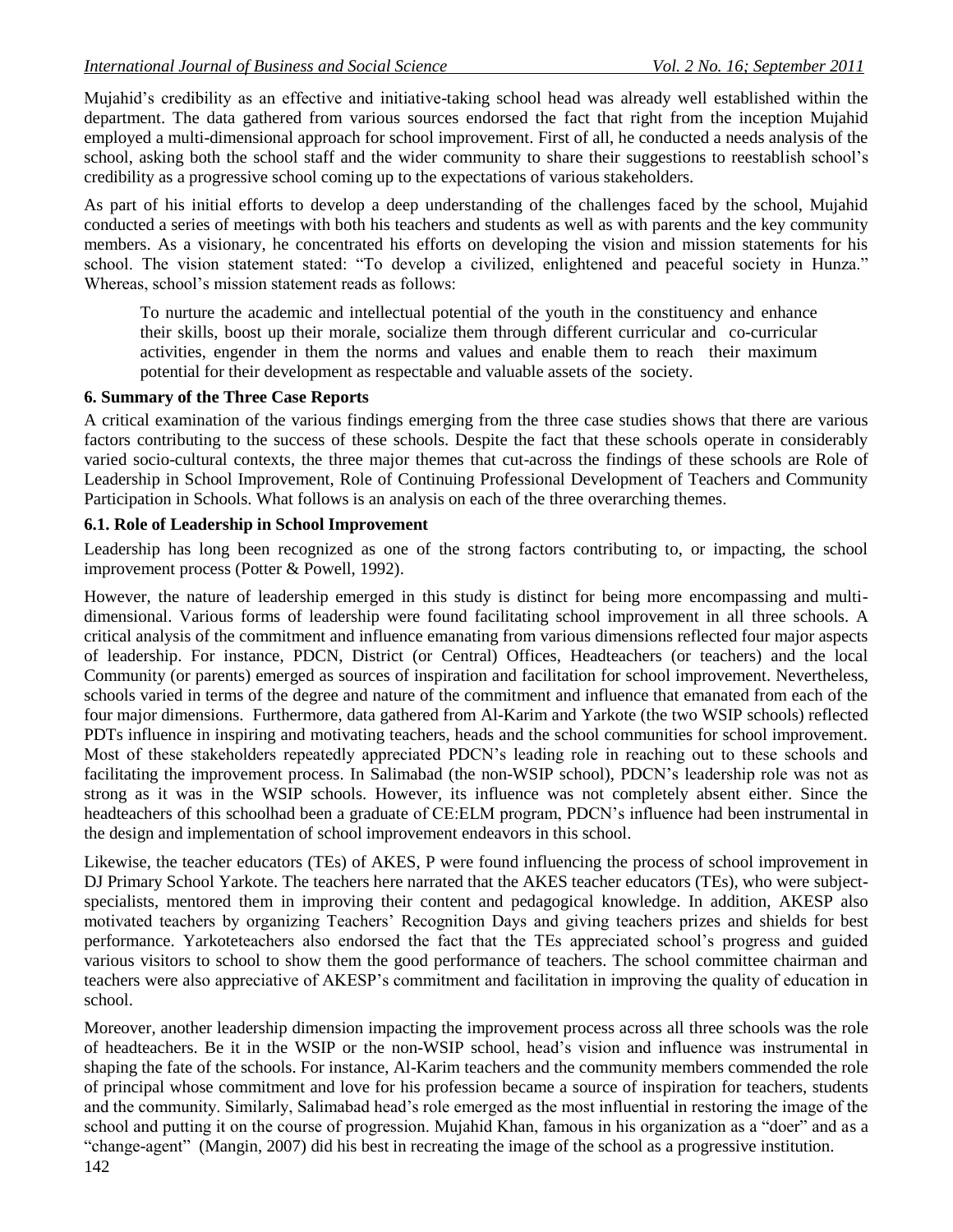It was very evident that Mujahidplayed a pivotal role in motivating his teachers to work as a team for school improvement. It was his leadership which inspired teachers to make a difference, despite so many socio-political and institutional odds for school improvement, and succeeded in revitalizing the image of Salimabad. The YarkoteSchool head, too, demonstrated his deep-rooted motivation for school improvement and, thus, together with his teachers he helped the school to rise up to new heights of fame and respect. He reversed the situation of stagnation in the school and led the staff in the process of school improvement.

The final dimension that was found as a source and form of leadership influencing the process of improvement in these schools was the school community and/or the parents. Although, 'community participation' emerge as a cross-cutting theme in all three schools, some individuals or groups of people, however, were found initiating and leading the entire process of school improvement. These individuals had a vision and mission of changing the lot of their communities through education and, therefore, set their personal examples when it came to devote their time, knowledge, and other material resources to achieve the goal. Chairmen of Yarkote school committee and the Al-Karim school committee were distinct in terms of leveraging the school improvement process through their leadership.

Therefore, 'leadership' emerged from the cross-case analysis as an overarching theme. However, it is noteworthy that in view of its more comprehensive and encompassing nature the notion of leadership emerged from this study is quite distinct from other studies. The insights we have gained from the nature of leadership emerging from our research include: (i) leadership can emanate from different sources and come in different forms, and yet it can exert its influence to facilitate the school improvement process, (ii) school improvement architects will have to understand that leadership emanating from one source (e.g. heads or education offices) might not eventually withstand the pressures coming from various dimensions. Therefore, (iii) taking a more holistic and integrated approach, efforts should be made to unleash and develop the leadership potential of all the people having a stake in schools.

#### **6.2. Role of Continuing Professional Development of Teachers**

Another distinct theme emerged from the data is the role of ongoing professional development of teachers in all the three case study schools. Almost all teachers availed the opportunities of professional development in and outside their schools. In the two WSIP schools teachers and heads were unanimous in attributing their schools' success to WSIP and admiring it as the most significant school-based professional development program. For instance, Al-Karim teachers thought that WSIP's impact on their school was deep and far-reaching. They thought that WSIP introduced them to many useful innovations including inviting parents to observe teaching and learning processes in their children's classrooms, and bringing teachers of other schools together for their professional development sessions. These teachers considered PDCN as "their" institution which, among other things, helped them understand the significance of developing a vision and working together for school improvement. Likewise, Yarkote teachers appreciated their access to PDCN's human and material resources contributing to their learning. In addition, teachers and heads in these schools also appreciated the idea of PDTs working with them in schools as their colleagues and mentors. Teachers said that PDTs care and input in classrooms and during professional development sessions, was based on teachers needs rather than on what PDTs wanted, and thus, their contributions were highly relevant and useful for teachers. Similarly, most of these teachers commended PDTs care and affection for them.

It was clear from the data that all three case study schools provided their teachers with professional development opportunities outside their schools. These courses were organized by various educational institutions such as PDCN, AKESP, government education department, HERP and AKU-IED. However, these schools differed with regard to organizing formal school-based professional development courses. Both the WSIP schools continued conducting monthly school-based professional development programs. In the non-WSIP school no formal professional development sessions were conducted per se. Likewise, teachers' stories reflected that they also ensured their ongoing professional development through their individual initiatives such as self-directed learning and reflection. These informal and self-directed initiatives were taken by the teachers of all three schools. Thus, the insights gained from this research on the significance of ongoing professional development of teachers is that: (i) ongoing mentoring of teachers is essential to sustain the school improvement initiatives, and, (ii) although outside-school professionals development opportunities are important, it is at the end through igniting teachers' motivation for self-directed learning and through school-based professional development that teachers are able to relate theory to practice and practice to theory.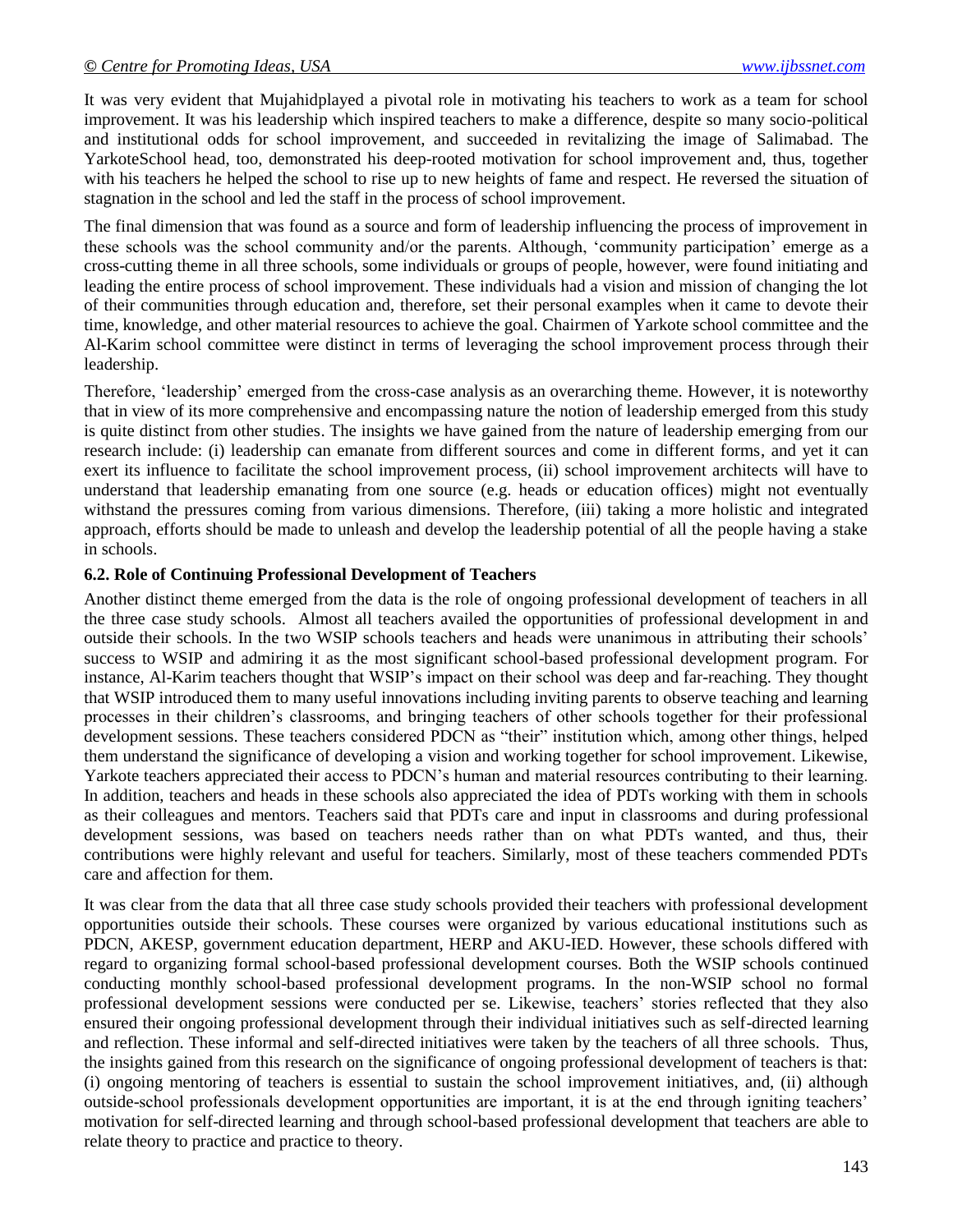# **6.3. Community Participation**

The success achieved by all three case study schools can also be attributed to the interest of their communities in and exemplary cooperation with these schools. Thus, community participation emerged as the third cross-cutting theme from the data. However, it is important to note that the scale and nature of the community participation varied considerably in these schools. For instance, since AKESP had a long and well-established system of community participation ranging from the school committees, at the gross-root level, to the regional and national board to supervise and formulate policies for education. Therefore, in order to understand the scale and nature of community participation at Yarkote (AKESP), it is essential to know the stimulus coming down from the top level of the organization. Emulating the system of community participation in AKESP schools, government education department also introduced the SMCs in schools in the past. However, these SMCs varied considerably in their motivation and ability to act as bridges connecting schools and wider communities.

With reference to Arnstein (1969) and Bray (2003) we also noted that the nature and scale of community participation in the Gilgit-Baltistan ranged from parents' willingness to merely sending their children to schools to having the total sense of ownership of schools. In between the two extremes, there are other degrees of participation. For instance, Al-Karim School was found enjoying almost total participation of its community. Each community member, whether male or female, was enthused with the sense of ownership for school and considered himself or herself as an equal partner to ensure the smooth operation and quality of the school. The entire community made financial contribution and did physical labor for the construction of the school. In the Annual General Meeting, the entire community participated to listen to school's progress and to give their feedback for school improvement. As a result, there was unflinching commitment and motivation to accept responsibility for their school and to provide ongoing support to school. Therefore, the community had the authority to formulate policies for the school and over the years developed the total sense of ownership of their school.

However, the analysis reflected the fact that community participation in the government (non-WSIP) schoolwas lower than what it was like in Al-Karim (private) and Yarkote (AKESP) schools. However, the three schools varied in terms of their community participation. For instance, because of its active and visionary school management committee, the Yarkotecommittee always provided moral and material resources and gave feedback for improvement.

On the contrary, Salimabad needs to make more serious efforts to see the school community as their true partner for school improvement. Thus, to summarize our learning on the community participation we can say that (i) in order to work as full partners with schools, communities will have to own the schools, getting systematically involved in the processes of decision making and policy formulation for schools, and (ii) that each and every member of the community matters for schools and, thus, opportunities must be provided to hear their voices and utilize their potential for school improvement.

## *7. Conclusion*

As part of a nation-wide study to investigate 'what works in education in Pakistan, and why,' WSIP was selected as one of the cases trying to find answers to the major research question. An in-depth analysis of the data gathered from the three 'successful' schools in Gilgit-Baltistan of Pakistan assisted us to gain context-specific insights on the major factors facilitating school improvement. Three major findings emerged from the data: first, 'leadership' emanating from various school stakeholders is essential to initiate and sustain the process of school improvement. Second, continuing professional development and mentoring must be an integral part of school improvement agenda, just 'one-shot' events for teacher development wouldn't work. Third, the notion of community participation must be enhanced up to the level of communities working as real partners with schools. Merely dysfunctional SMCs existing in office papers are a hindrance rather than a facilitating force for school improvement. Finally, we have also developed an understanding that WSIP is a viable school improvement model in the context of the Gilgit-Baltistan, provided the institutional and political will is there for improvement.